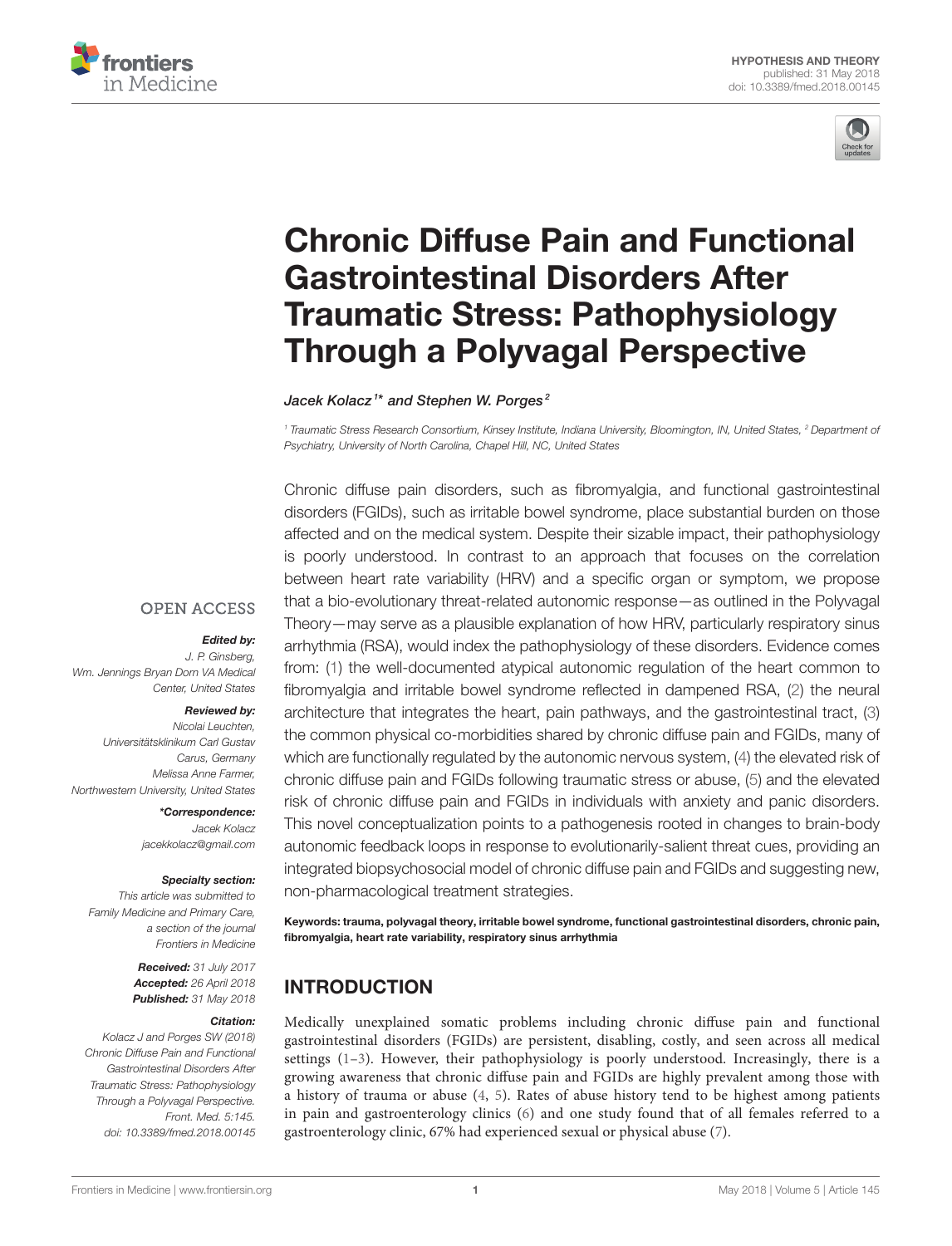Despite this awareness, a pathophysiological mechanism that links trauma and abuse history to chronic pain and FGIDs is lacking. In this review, we use the framework provided by the Polyvagal Theory, an evolutionary neurophysiological model of the autonomic response to safety and threat [\(8–](#page-8-7) [11\)](#page-8-8). Within this framework, we outline a pathophysiological mechanism rooted in chronic autonomic threat responses that give rise to systemic changes in the regulation of pain pathways and the gastrointestinal tract. We then apply this framework to converging evidence from medicine, psychiatry, physiology, and neuroscience to provide a plausible model for the origins of post-traumatic chronic diffuse pain and functional gastrointestinal disorders in the absence of organic medical cause. While the pathogenesis described here may apply to a range of functional somatic disorders, this review focuses on fibromyalgia (FM) and irritable bowel syndrome (IBS) due to the wide clinical prevalence and abundant research related to these disorders.

Fibromyalgia is a chronic widespread pain condition impacting muscles, ligaments, and tendons. With a prevalence around 2–3%, it is among the most common types of chronic diffuse pain [\(12\)](#page-8-9). It is estimated that women are about twice as likely to develop the disorder than men [\(13\)](#page-8-10). A diagnosis is typically made based on the number of tender points in characteristic locations, chronicity, and exclusion of other disorders that may be causing pain. While the etiology of fibromyalgia is unknown and pathophysiology is poorly understood, there is growing understanding that emotional or physical trauma may trigger or aggravate symptoms [\(13\)](#page-8-10).

Irritable bowel syndrome (IBS) is a gastrointestinal disorder characterized by chronic abdominal pain and altered bowel habits—diarrhea, constipation, or alternating episodes of both in the absence of clear anatomical or physiologic abnormalities. The most recent criteria defines irritable bowel syndrome as recurrent abdominal pain, on average, at least 1 day per week in the 3 months before diagnosis that is associated with two more of the following: (a) relation to defecation, (b) association with change in the frequency of stool, (c) association with a change in the form (appearance) of stool (Rome IV criteria) [\(14,](#page-8-11) [15\)](#page-8-12). It is the most frequently diagnosed gastro-intestinal condition, accounting for about 30% of all referrals to gastroenterologists [\(16\)](#page-8-13) and is highly co-morbid with fibromyalgia [\(17\)](#page-8-14). Based on a meta-analysis of 80 studies involving over 250,000 total subjects, the world-wide prevalence is estimated to be about 11.2% with higher rates in women than men [\(18\)](#page-8-15). Like fibromyalgia, the etiology and pathophysiology of irritable bowel syndrome remain uncertain although emotional stress intensifies symptoms and hinders positive treatment outcomes [\(17\)](#page-8-14).

We review evidence for fibromyalgia and irritable bowel syndrome as arising from a chronic autonomic response that may be triggered or exacerbated by evolutionary bio-behavioral processes that regulate the brain and body in response to threat. In pursuit of this, this paper reviews: [\(1\)](#page-8-0) the elevated prevalence of fibromyalgia and irritable bowel syndrome among sexual abuse and rape survivors, [\(2\)](#page-8-1) the organizing autonomic threat-response principles drawn from the guiding framework of the Polyvagal Theory that explain the adaptive function of shifts in autonomic state reflected in respiratory sinus arrhythmia (high frequency heart rate variability), [\(3\)](#page-8-2) the autonomic and neurophysiological systems that regulate pain and gastrointestinal function, [\(4\)](#page-8-3) empirical evidence of diminished RSA reflecting altered autonomic function in fibromyalgia and irritable bowel syndrome patients, [\(5\)](#page-8-4) common autonomically-regulated co-morbidities in fibromyalgia and irritable bowel syndrome patients, and [\(6\)](#page-8-5) evidence for autonomic disruption after trauma. The understanding of fibromyalgia and irritable bowel syndrome as systemic dysfunction produced by a chronic autonomic threat response provides novel opportunities for treatment that targets the brain-body system, including the brain-gut axis, rather than treating individual symptoms.

# FIBROMYALGIA AND IRRITABLE BOWEL SYNDROME AFTER SEXUAL ABUSE AND RAPE

Sexual and physical abuse in both childhood and adulthood are a widespread problem. Based on a series of large-scale meta-analyses, international prevalence rates are estimated to be 13% for childhood sexual abuse (8% males, 18% females) and 23% for childhood physical abuse [\(19\)](#page-8-16). In the US, the Centers for Disease Control and Prevention estimate that the lifetime prevalence of rape is 19% in women and 2% in men and intimate partner violence prevalence is 32% in women and 28% in men (with severe intimate partner violence prevalence at 22 and 14%, respectively) [\(20\)](#page-9-0). Notably, these higher rates of sexual and physical abuse among women are paralleled in the gender-specific prevalence of fibromyalgia and irritable bowel syndrome. Women are about twice as likely to have a fibromyalgia diagnosis [\(13\)](#page-8-10) and have 1.67 greater odds of having irritable bowel syndrome than men [\(18\)](#page-8-15).

Converging evidence across many studies shows that abuse history is a strong predictor of fibromyalgia. In a meta-analysis of 18 studies with a total of over 13,000 combined participants, Häuser and colleagues found that sexual and physical abuse in both childhood and adulthood predicted greater odds of fibromyalgia (odds ratio point estimate range: 1.94–3.07) [\(21\)](#page-9-1). In their meta-analysis, Paras and colleagues found that rape survivors have especially high odds of fibromyalgia diagnosis  $(OR = 3.27)$  [\(22\)](#page-9-2). These risk factors are higher in fibromyalgia patients than those with rheumatoid arthritis, highlighting the specificity of the role of abuse and trauma in FM pathogenesis compared to a pain disorder with a known organic cause [\(23\)](#page-9-3).

**Abbreviations:** DMX, dorsal motor nucleus of the vagus; DVC, dorsal vagal complex; FGID, functional gastrointestinal disorder; FM, fibromyalgia; GI, gastrointestinal; HRV, heart rate variability; IRS, irritable bowel syndrome; NA, nucleus ambiguous; NTS, nucleus of the solitary tract; PTSD, post-traumatic stress disorder; RAVANS, respiratory-gated auricular vagal afferent nerve stimulation; RSA, respiratory sinus arrhythmia; SNS, sympathetic nervous system; t-VNS, transcutaneous electrical vagal nerve stimulation;VVC, ventral vagal complex.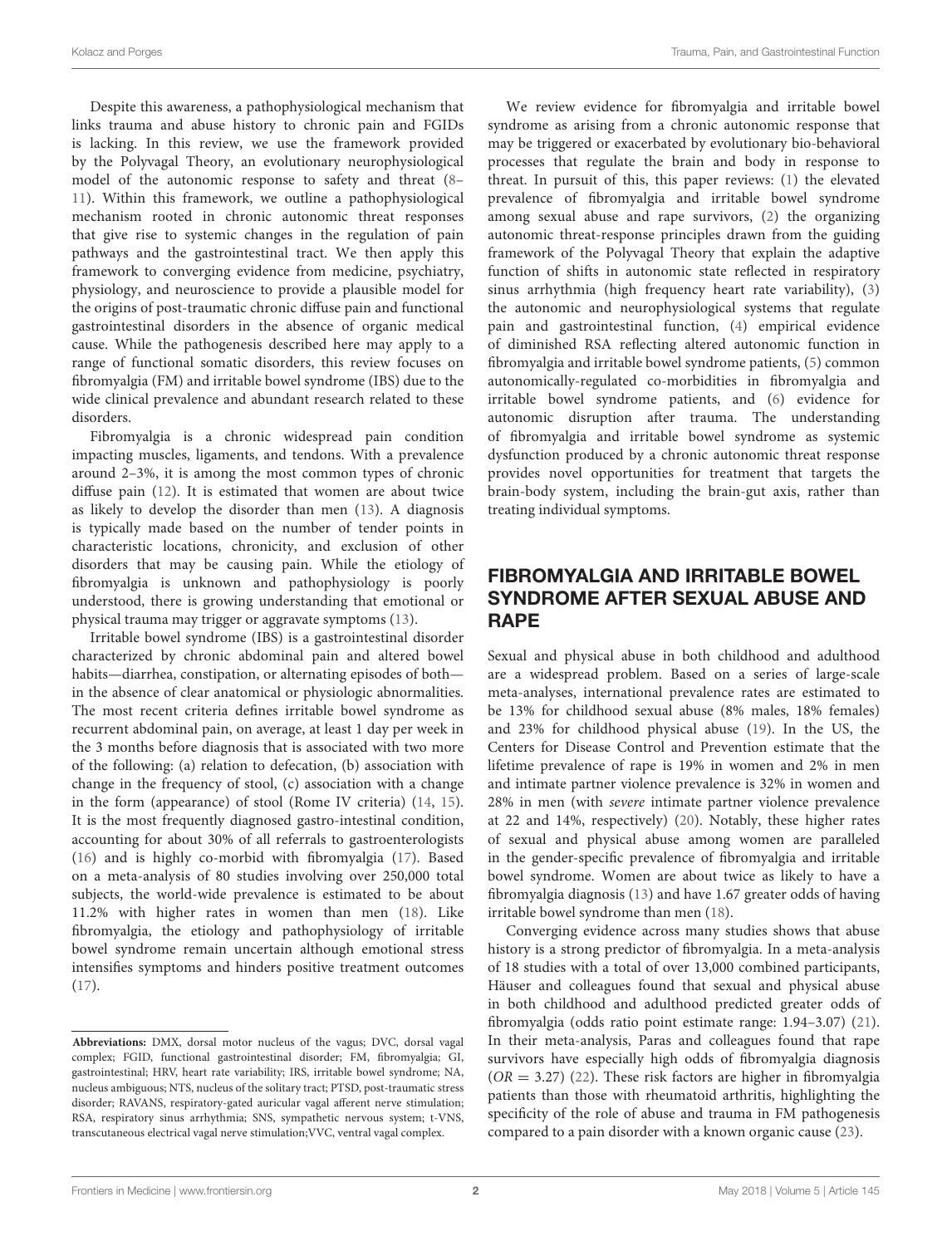Rates of gastrointestinal problems such as irritable bowel syndrome are similarly elevated in survivors of abuse. Metaanalytic evidence supports this with childhood sexual abuse being associated with higher risk of gastrointestinal problems [\(24\)](#page-9-4). It is estimated that individuals with a history of sexual abuse are about twice as likely to develop abdominal pain and gastrointestinal problems than those without an abuse history [\(25\)](#page-9-5). As seen with fibromyalgia, rape survivors are among those with the highest risk, with meta-analytic methods suggesting their odds of having a functional gastrointestinal disorder are about four times greater than those without an abuse history [\(22\)](#page-9-2). Those with an abuse history also have higher severity and quantity of GI symptoms and seek medical help more often [\(26\)](#page-9-6).

Overall, these robust associations suggest that abuse and trauma experiences may be key to understanding the pathogenesis of fibromyalgia and irritable bowel syndrome. However, a comprehensive integrative model to explain the mechanisms through which traumatic experiences affect these chronic disorders is lacking.

# THE POLYVAGAL THEORY

The brain-body connection is composed of integrated sensory, interoceptive, and regulatory systems that monitor internal body conditions and the external environment, coordinating homeostatic processes required for maintenance of biological functions as well as responses to threats from inside and out [\(27](#page-9-7)[–30\)](#page-9-8). Within the body, interoceptive signals continuously provide homeostatic information about the body's physiological condition to the brain. In complement, exteroception (evaluation of external conditions) provides information about environmental challenges and threats, to allow for the flexible shifting of resource allocation to meet external demands. Detection of both internal and external threats or perturbations can disrupt homeostatic processes in the interest of allocating resources for addressing the threat.

The Polyvagal Theory [\(8](#page-8-7)[–11\)](#page-8-8) provides a neurophysiological framework for understanding the evolutionary history of mammalian nervous system and its relation to the anatomic and functional organization of the human brain-body connection. Over the course of evolution, vertebrate nervous systems have elaborated on and appended to the earliest and most primitive of these brain-body systems. With time, newer systems increased precision, speed, and complexity, as well as evolved new functions that respond to novel environmental and social needs. These newer neurophysiological systems did not replace older systems, but instead became integrated with older functions.

Some of the first of these regulatory systems, observed in the earliest vertebrates, were powered by hormones and facilitated relatively slow, diffuse reactions in the brain and body. However, with time, the evolution of the autonomic system afforded more rapid and targeted control. With the heart serving as a key metabolic structure, the earliest neural regulatory pathways evolved to provide control over its function. These efferent pathways emerged from an area of the brainstem known as the dorsal motor nucleus of the vagus (DMX), adjacent to the target site of the sensory afferent pathways that provides information from the heart and target organs. Together, this coordinated efferent-afferent system formed the dorsal vagal complex (DVC). This regulatory circuit was well developed in early vertebrate evolution and emerged in primitive vertebrates such as cartilaginous fish, integrating information arising from the body and higher brain structures. In humans, this system has few fibers innervating the heart, with most efferent projections innervating organs below the diaphragm, including the gastro-intestinal tract, to regulate digestive and metabolic functions.

The emergence of a spinal sympathetic nervous system (SNS) in bony fish, with its broad scope and target specificity, provided a rapid and coordinated fight/flight system for mobilizing the body in response to threats. This system built on the architecture of the DVC, utilizing information traveling from the body and exteroceptive higher brain regions to coordinate threat-related response needs. In humans, this system regulates a wide range of tissues and structures including the digestive tract, heart, and lungs.

The phylogenetically newest autonomic system is the ventral vagal complex (VVC), which emerged during the transition from primitive extinct reptiles to mammals. Like the SNS before it, this system built on the integration of afferent information arising from the body and descending signals from higher brain structures to respond to internal and external needs. Its efferent arm emerged as cell bodies of vagal efferent source nuclei of the DMX migrated ventrally, forming a second and distinct cardioinhibitory nucleus known as the nucleus ambiguus (NA) and became integrated with circuits that regulate the bronchi and muscles of the face and head. Unlike earlier systems, which promoted defense-related survival responses, this new autonomic face-heart connection formed in concert with the mammalian dependence on social-affiliative behaviors. It provided a substrate for communication of defense or affiliative states via vocalization acoustic features (via regulation of the larynx and pharynx) [\(31,](#page-9-9) [32\)](#page-9-10) and facial expressions, as well as providing capacity to dampen older survival-based response systems.

In mammals, all three systems contribute to maintaining homeostatic function and coordinating responses to internal and external perturbations. Information from within is integrated in signals arising from afferent pathways and converging on brainstem structures, most prominently the nucleus tractus solitarius (NTS), while top down signals from higher brain regions, including sensory systems, provide information about external threats. This integrated interoceptive and exteroceptive information is projected to higher-level brain structures and to visceral organs via the source nuclei of the motor pathways involved in the DVC, SNS, and VVC to coordinate responses. This integrated information also interacts with neuroception, the subconscious assessment of threat and safety in the environment (named in contrast to consciously experienced sensory perception) [\(33,](#page-9-11) [34\)](#page-9-12). Importantly, the non-conscious threat detection that occurs in both the body and higher-level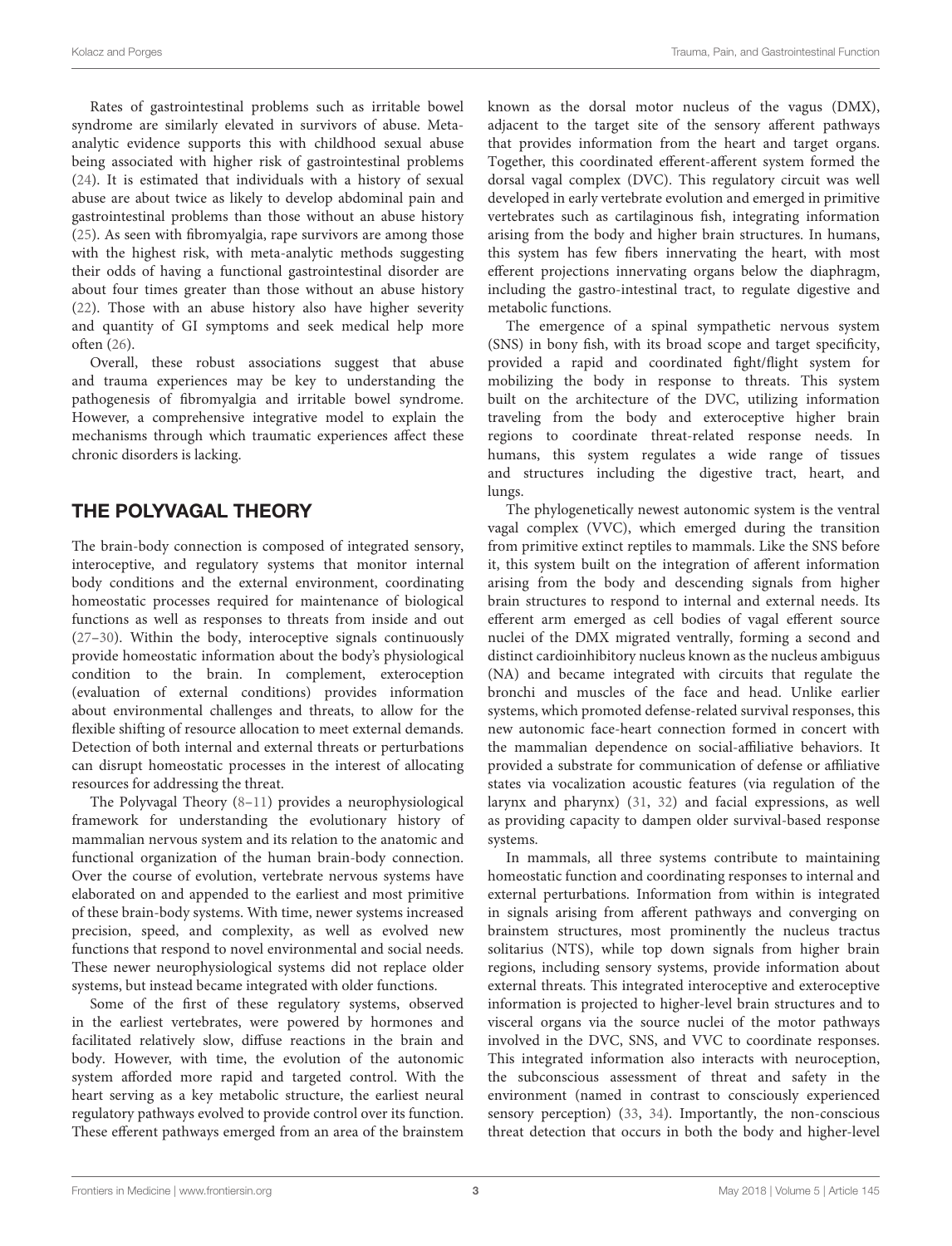brain centers suggests that individuals may not be aware of threat-response triggers. However, they may consciously experience the threat-related changes in brain and body regulation (e.g., urge to defecate, feelings of anxiety).

The Polyvagal Theory proposes that the evolution and individual anatomical pathways of the DVC, SNS, and VVC give rise to an ordered response hierarchy that promotes coordinated responses to threats. Under normal homeostatic conditions, each system is involved in basal functions for organism maintenance. However, under threat conditions, the function of individual systems can be recruited to regulate metabolic resources as needed. Phylogenetically newer systems are primary responders; older systems are recruited as threat persists. This phylogenetically ordered response hierarchy is consistent with the Jacksonian principle of dissolution [\(35\)](#page-9-13). First, under threat, the VVC, the most rapidly responsive system, withdraws its inhibitory influence on mobilization. Since a component of HRV, known as respiratory sinus arrhythmia (RSA; see below), is primarily a product of this circuit, it is often used as an index of the strength of this circuit. Second, the SNS can further ramp up mobilization and promote fight/flight behaviors. Finally, when recruited for defense responses, the DVC produces an efferent vagal surge that inhibits metabolic functions by slowing heart rate, reducing digestive processes, and promoting behavioral shut down. Notably, all three autonomic systems feature cardioregulatory pathways; modulating cardiac function is key to altering metabolic resources for body responses. Calm, affiliative social engagement requires dampening of threat-related bodily mobilization (this mobilization brake must be removed for efficient body mobilization), fight/flight mobilization requires ratcheting up available resources, and behavioral shut down requires reduction of metabolic function.

Though acute neural threat reactions are adaptive and necessary, chronic state shifts that maintain threat responses can be a risk factor for body dysfunction and disease. The brainbody connection is composed of multiple integrated feedback loops and the chronic maintenance of threat responses can lead to a "compromised" functional state. Chronic compromised states may give rise to the emergence of functional gastrointestinal disorders and altered pain signaling as part of a chronic systemic, rather than an event related organ- specific, pathophysiology. These changes in homeostatic functions may be self-maintaining or cascading even after the threat has been lifted due to long-term alterations in set points, learned responses to threat cues, and the symptoms themselves propagating threat-reaction.

# NEURAL CIRCUITS INVOLVED IN PAIN AND GASTROINTESTINAL REGULATION

#### Neural Pain Regulation in the Periphery

The detection and appropriate responses to noxious or dangerous stimuli from without and within relies partly on the propagation of pain signals through the nervous system (nociception). Mechanisms integrating nociceptive sensory signaling, spinal pathways, and central regulation allow dynamic flexibility for acute and long-term safety- and danger-related functions. Pain signal regulation is a normal part of a nervous system defense response, such as the body's illness reaction that activates and sensitizes afferent nociceptive neurons [\(36\)](#page-9-14). This adaptive pain signal modulation, which relies on integrated afferent-efferent brain-body feedback loops may be compromised in chronic-long term states of threat response.

Spinal nociceptive pathways are not passive conveyors of information from the body to brain, but rather under dynamic endogenous regulatory control that includes mechanisms contributing to sensitization and inhibition. During typical homeostatic states, active inhibition of pain signals modulates the strength of nociceptive response levels, silences nociceptive neurons in the absence of noxious stimuli, and impedes the spread of excitatory signals between sensory modalities and somatotopic borders [\(37\)](#page-9-15). These inhibitory signals are prepotent, typically tonically active, crucial for constraining spinal nociceptive signaling, and have a large portion of the spinal neural architecture dedicated to them [\(38,](#page-9-16) [39\)](#page-9-17). Dampening of these inhibitory mechanisms or facilitation of pain-related signaling can lead to hyperalgesia, allodynia, or spontaneous pain [\(37,](#page-9-15) [39\)](#page-9-17). Somatic and interoceptive systems provide constant dynamic input from the body to the brain, and pain signaling from these system is highly integrated with homeostatic threatresponsive systems [\(40\)](#page-9-18). Changes in homeostatic and threatresponse feedback loops thus may interact with these incoming afferent signals, altering efferent (motor) output and perceptual qualities.

The sensitization and inhibition of spinal pain pathways is under the influence of brain-body feedback loops. These include multiple brain areas related to survival and threat related functions as well as the sympatho-adrenal system and vagal afferent pathways in the periphery. Descending modulation from the brain includes the periaqueductal gray, the rostroventral medulla, the lateral and caudal dorsal reticular nucleus, and the ventrolateral medulla [\(39,](#page-9-17) [41\)](#page-9-19). Notably, several of the brainstem areas that are involved in pain modulation–including the medullary raphe and ventromedial reticular region-are also involved in the regulation of autonomic sexual functions and defense behavior [\(42\)](#page-9-20), providing the substrate for functional coupling of survival- and threat-related states with pain.

Peripheral mechanisms that include vagal and spinal pathways are also involved in regulating nociception. Under normal homeostatic conditions, active nociceptive inhibitory control is maintained by spontaneous tonic vagal afferent activity [\(36,](#page-9-14) [43\)](#page-9-21). Threat-related subdiaphragmatic vagal afferent signaling or disruption of tonic activity to the brain can trigger defense reactions that affect pain not just in the viscera but in the superficial and deep somatic tissues as well [\(36,](#page-9-14) [44\)](#page-9-22). These signals can activate second-order NTS neurons, leading to an illness response cascade that facilitates nonciceptive impulse transmission in the spinal cord, inhibition of digestion, and biobehavioral state changes including immobility and sleep increase [\(36\)](#page-9-14). In rodents, the nociceptive sensitivity induced by severing vagal afferents shows an extended time delay, with maximum sensitization of the paw-withdrawal threshold being reached by about 1–3 weeks post-surgery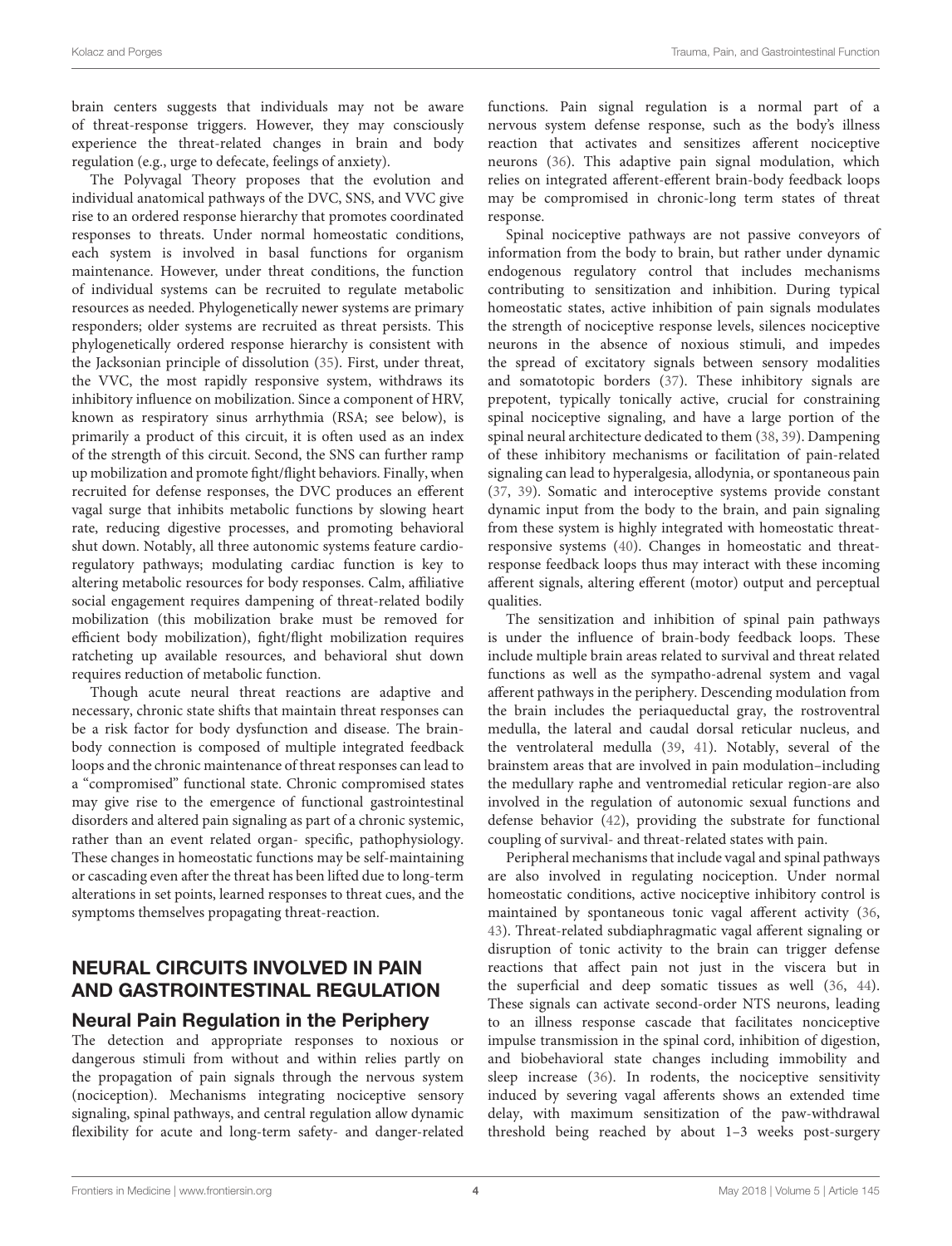and involving interactions with the sympatho-adrenal system [\(45\)](#page-9-23). In this study, this level sensitization endured over the course of the study, which lasted 8 weeks, indicating that the sensitization was chronic. In light of the present model, vagal afferent severance may mimic an extreme loss of vagal afferent flow and feedback loop, promoting a state of heightened autonomic threat response. This slow time frame to reach maximum sensitization may reflect complex, slow acting processes that give rise to latent sensitization emerging some time after the initial traumatic insult.

## Neural Gastrointestinal Regulation

The digestive tract is innervated by a rich complex of afferent, efferent, and inter-neurons. Most of these neurons form the enteric nervous system, the intrinsic gastrointestinal network containing approximately an equal number of neurons to the spinal cord [\(47,](#page-9-24) [48\)](#page-9-25). The enteric nervous system produces local reflex loops that coordinate gastrointestinal functions. The neural brain-gut connection is formed by spinal and vagal afferent pathways and projections from the DVC and SNS. Visceral afferent vagal and spinal projections carry chemical, mechanical, and, inflammatory, immune, toxicity, and noxious information. DVC and SNS efferent projections synapse mostly with the neurons of the enteric system, rather than the digestive tract itself (though several sites are directly innervated, such as those mediating defecation by the DVC and vasoconstriction by the SNS).

For the most part, under normal conditions, basic digestive functions are delegated to intrinsic enteric processes (though spinal and vagal pathways are employed for reflexes to coordinate GI function across wide or multiple regions) [\(46,](#page-9-26) [47\)](#page-9-24). However, under conditions of internal and external threat, SNS and DVC pathways can override typical gastrointestinal local reflexes as part of coordinated organism responses [\(48,](#page-9-25) [49\)](#page-9-27). In such situations, digestion can be inhibited or bowels can be cleared to facilitate more energy for other metabolic needs. These functions are executed by alterations to digestive secretions, motility, and—via the DVC—defecation. Sympathetic outflow to the gut is inhibitory, slowing transit and diminishing secretions. The DVC includes both excitatory and inhibitory functions. Gastrointestinal function changes induced by DMX stimulation in animals co-occur with heart rate and respiration slowing [\(50\)](#page-9-28), consistent with the view that in contrast to the fight-flight functions of the SNS, recruitment of the DVC during challenge may promote bio-behavioral shut down.

These gastrointestinal function circuits are coordinated with afferent information arising from the body to the NTS [\(51\)](#page-9-29) as well as the function of the VVC. Although the VVC does not directly innervate the gut, the stimulation of its efferent source nuclei (the NA) in rodents inhibits digestive function via feedback through the subdiaphragmatic vagal pathways that include the DVC [\(52\)](#page-9-30). This suggests that monitoring of VVC function, via indices like RSA, can provide an indirect window into the state-related modulation of GI function.

# FIBROMYALGIA AND IRRITABLE BOWEL SYNDROME: MANIFESTATIONS IN VAGAL REGULATION OF THE HEART

#### Respiratory Sinus Arrhythmia (RSA): An Index of Ventral Vagal Complex Activity

Multiple neural mechanisms influence the heart's internal pacemaker. While heart rate is a global measure of metabolic state, understanding the neural mechanisms mediating dynamic changes in cardiac output provides information for metrics capable of indexing the influence of vagal pathways on the heart. Although the intrinsic firing rate of the sino-atrial node, the heart's pacemaker, may be relatively fixed, the heart does not beat at a constant rate in healthy individuals. The heart beat is modulated by the transitory inhibition of the pacemaker by vagal pathways. When the spontaneous respiration rate is manifested in the heart rate pattern it is called respiratory sinus arrhythmia (RSA).

References to RSA were made in the early twentieth century. Wundt observed that "respiratory movements are ... regularly accompanied by fluctuations of the pulse, whose rapidity increases in inspiration and decreases in expiration." [\(53\)](#page-9-31) Hering described the functional relation between the amplitude of RSA and cardiac vagal tone, stating "It is known with breathing that a demonstrable lowering of heart rate is indicative of the function of the vagi" [\(54\)](#page-9-32) (see [\(55,](#page-9-33) [56\)](#page-9-34) for historical perspectives on heart rate variability and the autonomic nervous system). Since the neural mechanisms mediating RSA are well understood as the functional output of myelinated efferent vagal pathways, we focus on RSA and not on other metrics of heart rate variability, the origins of which have yet to be clearly defined.

Contemporary neurophysiology has supported these early reports and provided increased detail on their mechanisms. Humans and non-human mammals have cardioinhibitory neurons housed within the nucleus ambiguus of the VVC [\(55\)](#page-9-33). These cardioinhibitory neurons receive excitatory input from the NTS (facilitating heart beat slowing) and inhibitory influences from brainstem reflexes linked to the respiratory rhythm [\(57,](#page-9-35) [58\)](#page-9-36). This process gives rise to heart rate slowing during exhalation, mediated via vagal efferent outflow from the nucleus ambiguus. Thus, respiratory sinus arrhythmia, heart rate variability in the frequency of spontaneous respiration (also termed high frequency heart rate variability), provides an index of nucleus ambiguus cardioinhibitory function that separates its effect from that of other cardio-regulatory influences that lack a respiratory rhythm.

As described in the Polyvagal Theory, the mammalian nucleus ambiguus is a component of the VVC that is involved in facilitating affiliative social behavior and dampening threatrelated reactivity (see above). It integrates the regulation of the body with safety- and threat-related states, forming an afferentefferent system. Changes in signaling within the NTS (an area receiving information from the body vagal and spinal afferents) alter functional output of cardioinhibitory neurons in the nucleus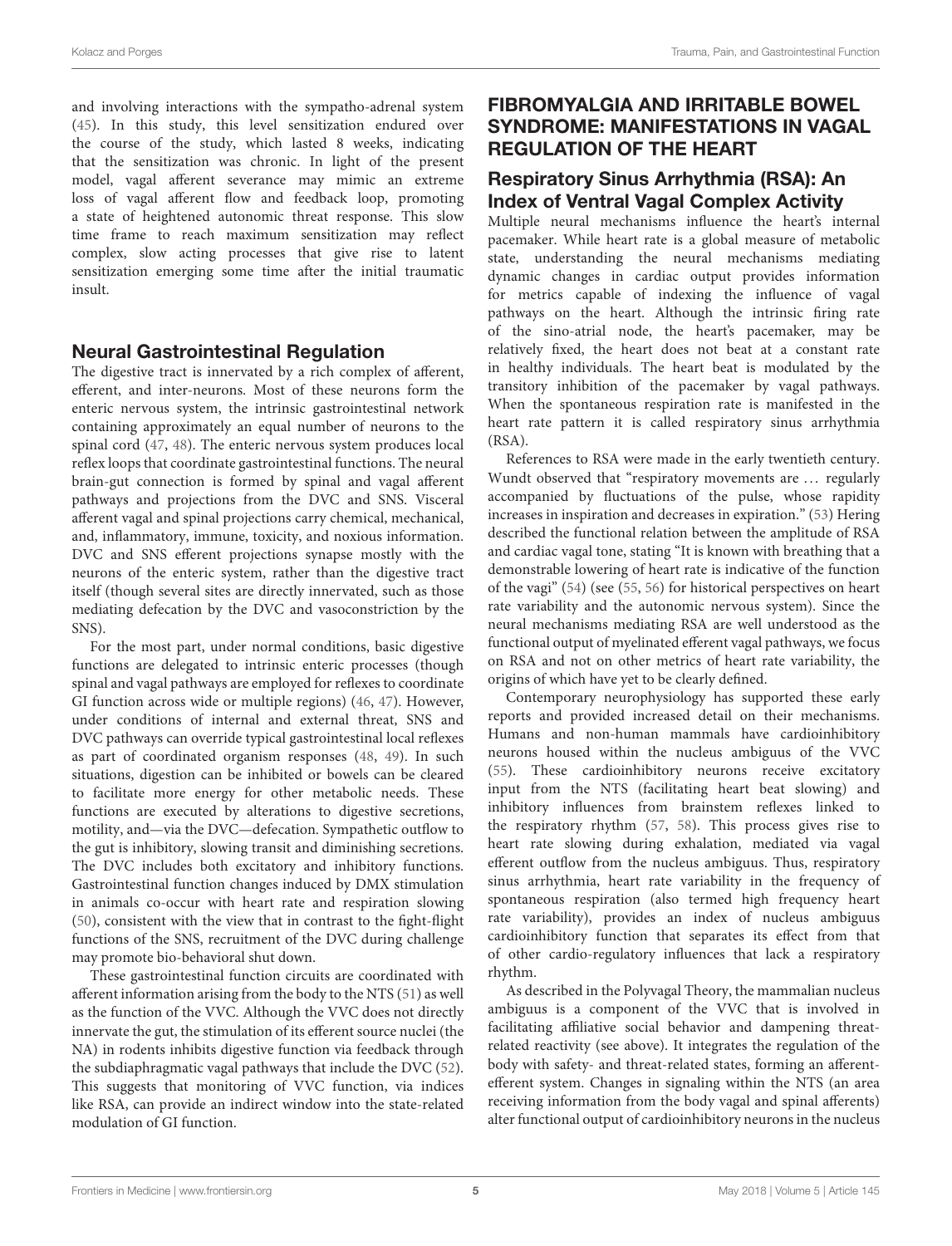ambiguous [\(58\)](#page-9-36) and gastrointestinal regulation via the DMX [\(51\)](#page-9-29). If the outflow of the VVC system is dampened or withdrawn (giving rise to low RSA), principles of dissolution would predict that more primitive threat-reactivity systems would be activated, reflecting a threat-response bodily profile marked by poorer homeostatic digestive function and potentially sensitized pain signaling.

# Evidence for Dampened RSA in Fibromyalgia and Irritable Bowel Syndrome

In accordance with this prediction, several reviews and meta-analytic analyses document that fibromyalgia is associated with depressed heart rate variability including RSA, which is often reported as high frequency HRV [\(59–](#page-9-37)[61\)](#page-9-38). Furthermore, there is mounting evidence that interventions that decrease pain in fibromyalgia also result in increased HRV. A recent study reported that individuals whose fibromyalgia symptoms benefited from resistance training also responded with an increase in HRV [\(62\)](#page-9-39), while an intervention that used breathing biofeedback documented that practice increased participant RSA and decreased pain [\(63\)](#page-9-40).

Similarly, irritable bowel syndrome has also been linked to reduced VVC control of the heart as indexed by RSA. A meta-analysis based on 7 studies found that RSA was depressed in irritable bowel syndrome patients compared to healthy controls [\(64\)](#page-9-41). This dampened VVC control may be especially pronounced in the subtype of irritable bowel syndrome characterized by predominant constipation, severe abdominal pain, and a comorbidity of anxiety or depression [\(65\)](#page-10-0).

That both fibromyalgia and irritable bowel syndrome are marked by low amplitude RSA supports the hypothesized role of dampened VVC control in these disorders and suggests these disorders are associated with a state of heightened threat-related autonomic state. This link is so consistently observed that low heart rate variability has even been proposed as a "biomarker" of fibromyalgia [\(61,](#page-9-38) [66\)](#page-10-1). However, the lack of specificity of low HRV as unique to fibromyalgia and the functional relation between VVC function to broad safety- and threat-related functions warrants a more systemic autonomic interpretation of this link.

Polyvagal Theory proposes an alternative interpretation of the covariation of HRV with both fibromyalgia and irritable bowel syndrome. Consistent with the integrated model of the autonomic nervous system described in the theory, atypical heart rate variability is not interpreted as a biomarker of any specific disease. Rather, depressed respiratory sinus arrhythmia (high frequency heart rate variability) is proposed as a neurophysiological marker of a diffuse recalibration of the autonomic nervous system following an adaptive complex autonomic reaction to threat. We propose that an initially adaptive neural response to threat, via visceral afferent feedback from the visceral organs to the brainstem, may result in a chronic reorganization of autonomic regulation observed in vagal regulation of the heart (i.e., depressed RSA) in conjunction with altered subdiaphragmatic organ function and afferent pain signaling (see **[Figure 1](#page-6-0)**).

# FIBROMYALGIA AND IRRITABLE BOWEL SYNDROME CO-MORBIDITY AND CO-OCCURRING AUTONOMIC SYMPTOMS

In addition to the shared VVC dampening in both fibromyalgia and irritable bowel syndrome, these disorders also share a high co-morbidity and overlap in autonomic symptoms. Fibromyalgia occurs in about 49% of irritable bowel syndrome cases [\(17\)](#page-8-14). Both diagnoses are also associated with other autonomic and state-regulation problems. Irritable bowel syndrome patients have increased rates of non-digestive pelvic pain, chronic fatigue, sleep problems, syncope and dizziness [\(67\)](#page-10-2), as well as heightened visceral and cutaneous pain perception [\(68\)](#page-10-3). Fibromyalgia comorbidities are similar and include chronic fatigue, sleep problems, elevated rates of visceral pain and sensory hypersensitivities [\(13\)](#page-8-10). Furthermore, self-reported autonomic problems - including issues with subdiaphragmatic organs, orthostatic, vasomotor, and secretomotor functions - are elevated in fibromyalgia patients and overall severity of fibromyalgia symptoms is associated with severity of these problems [\(69\)](#page-10-4).

Fibromyalgia and irritable bowel syndrome are both associated with elevated sexual and reproductive system problems that may be a manifestation of general autonomic function. Individuals with irritable bowel syndrome have elevated rates of vulvodynia, dysmenorrhea, amenorrhea, and irregular menstruation [\(67\)](#page-10-2). Likewise, fibromyalgia is related to increased incidence of dysmenorrhea [\(13\)](#page-8-10). In addition, women with fibromyalgia experience blunted sexual desire and arousal, fewer experiences of orgasm, and increased pain during intercourse [\(70\)](#page-10-5).

The co-occurrence of fibromyalgia and irritable bowel syndrome with their overlapping autonomic co-morbidities suggest a role for a general systemic dysfunction as an underlying pathophysiology that gives rise to chronic diffuse pain and functional gastrointestinal problems. This points to the possibility that integrated brain-body reactions may produce long-term systemic changes that give rise to chronic disease and dysfunction related to evolutionary threat responses. Abuse or psychological trauma provides an especially potent experience that may re-tune the nervous system toward a chronic threat response.

# TRAUMATIC STRESS IS RELATED TO ALTERED AUTONOMIC FUNCTION

As reviewed above, the human autonomic nervous system is tuned to rapidly respond to a wide range of external and internal conditions. Many mild events that challenge the nervous system's resources are part of everyday life and trigger adaptive acute reactions. However, traumatic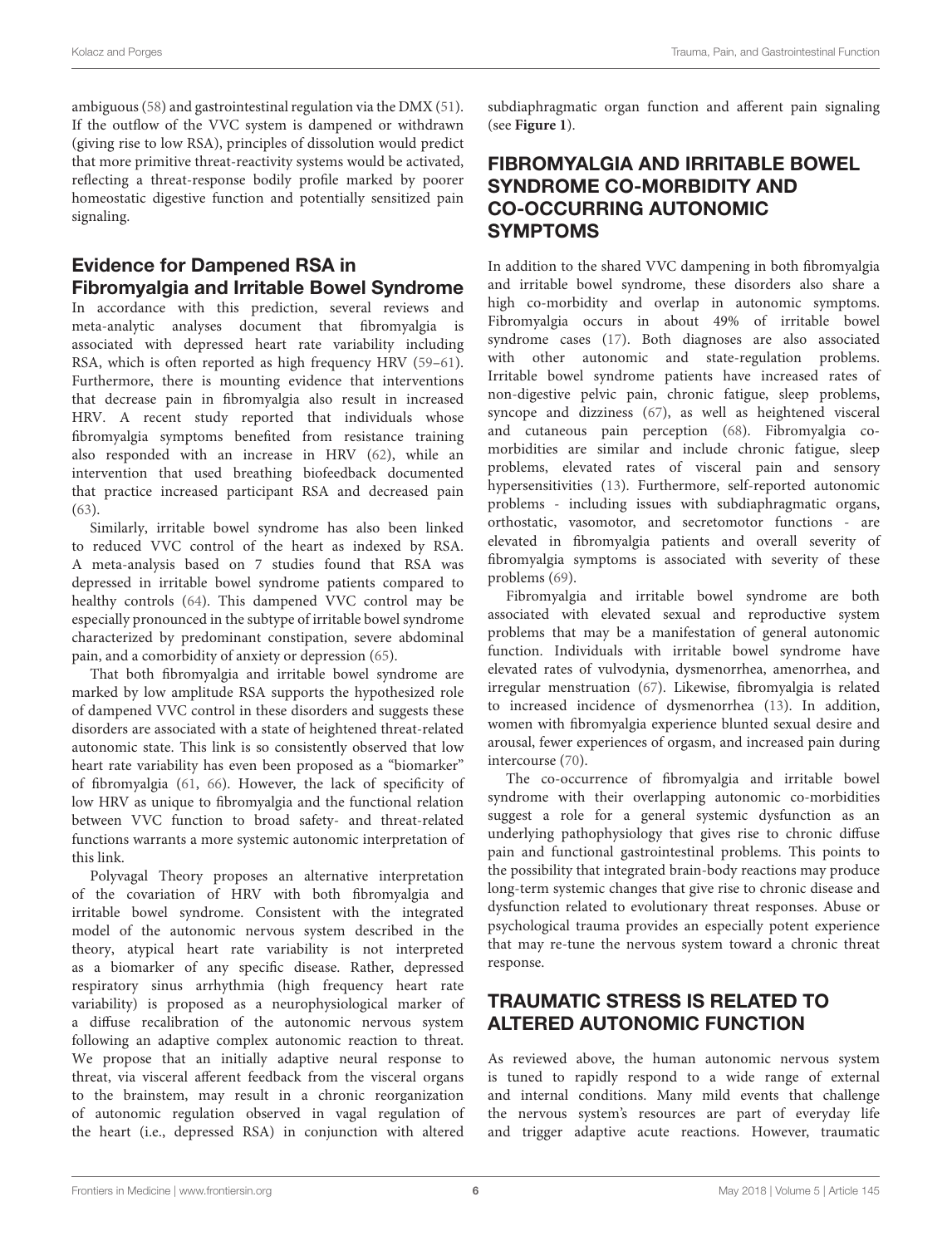

<span id="page-6-0"></span>experiences may be especially potent in re-calibrating the autonomic nervous system toward a state that supports chronic defense responses. These long-term chronic changes, which affect autonomic regulation and the function of the brain and body, are observed across a range of traumatic events, including physical and sexual abuse in both childhood and adulthood.

These traumatic experiences may trigger a chronic threatrelated brain-body response. A recent meta-analysis showed that RSA is dampened in individuals with Post-Traumatic Stress Disorder (PTSD) [\(71\)](#page-10-6). This is consistent with a model of dampened VVC activity, as part of a chronic threat response, being implicated in long term effects following a trauma. Emerging evidence also suggests that a range of interventions including biofeedback and mindfulness that improve PTSD symptoms also increase heart rate variability [\(72](#page-10-7)[–74\)](#page-10-8). Importantly, however, VVC regulation may be dampened and trigger somatic problems even in the absence of a PTSD diagnosis. Although empirical research in this domain is currently scant, one study found that women with an abuse history have low RSA compared to health controls even when they do not meet diagnostic criteria for PTSD [\(75\)](#page-10-9).

# FIBROMYALGIA AND IRRITABLE BOWEL SYNDROME COMORBIDITIES WITH ANXIETY, PANIC DISORDERS, DEPRESSION, AND SOMATIC FUNCTION

Anxiety disorders and depression are common sequelae following traumatic events. Both fibromyalgia and irritable bowel syndrome co-occur with panic disorder, generalized anxiety disorder, and PTSD [\(13,](#page-8-10) [76\)](#page-10-10). It is estimated that 30–50% of fibromyalgia patients also have anxiety and/or depression at the time of diagnosis [\(12\)](#page-8-9). A meta-analysis shows that across studies, depression symptoms are elevated in fibromyalgia and irritable bowel syndrome and anxiety is elevated in irritable bowel syndrome [\(77\)](#page-10-11). Patients with GI dysfunctions, who have an abuse history, have higher rates of panic symptoms and depression as well as autonomically-related somatic symptoms such as sleep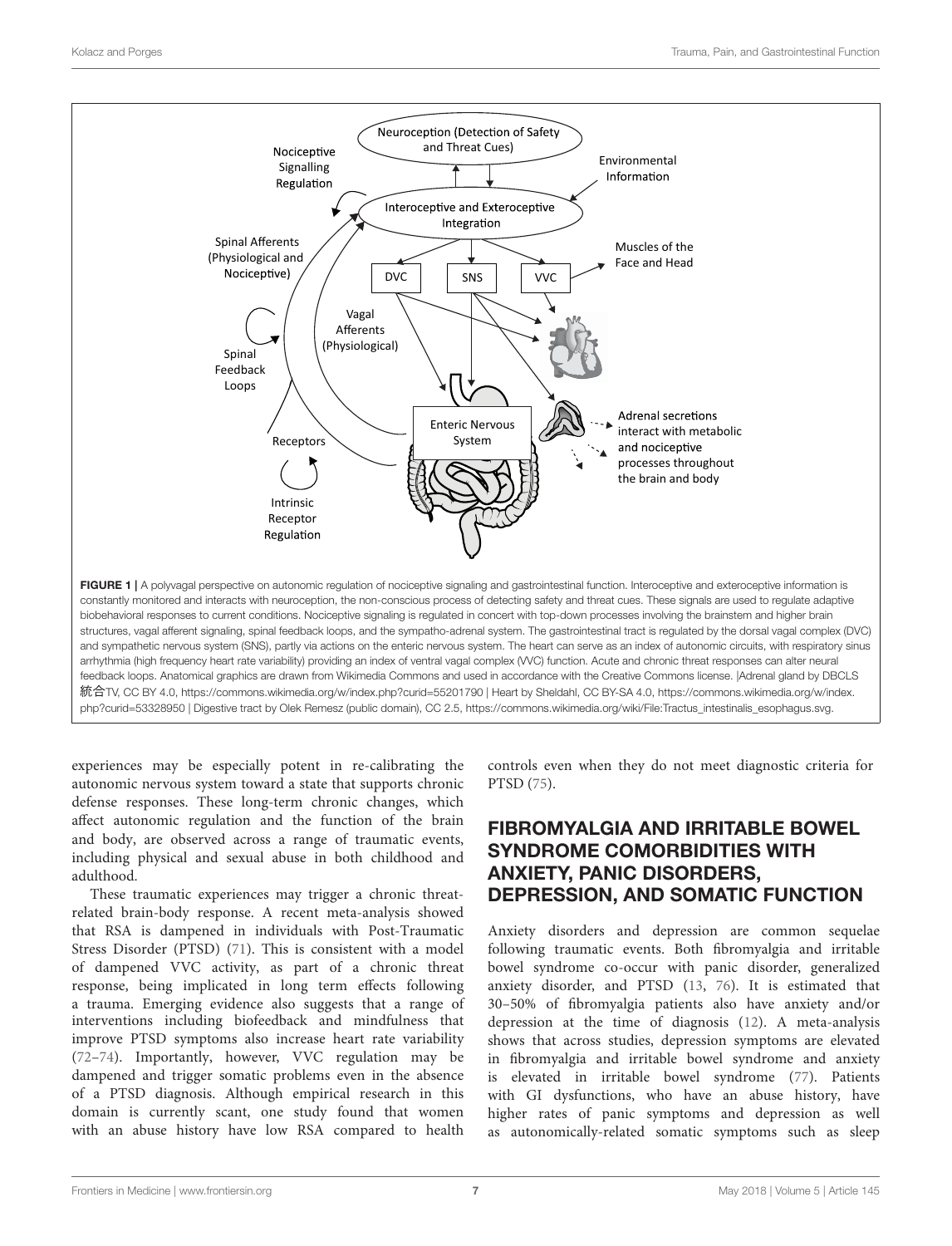disturbance and pelvic pain than those without abuse history [\(26\)](#page-9-6), suggesting a higher likelihood of systemic brain-body dysfunction.

# A NEW MODEL OF POST-TRAUMATIC CHRONIC PAIN AND FUNCTIONAL GASTROINTESTINAL DISORDERS

The reviewed converging evidence, viewed through the lens of organizing principles derived from Polyvagal Theory, proposes a plausible pathway through which chronic subdiaphragmatic organ disease and pain may be based in the evolutionary neurophysiological defensive states elicited by abuse and life threat. These chronic systemic functional problems are reflected in regulation of the heart by the VVC (as measured by RSA), providing a portal for identifying disorders of visceral organ function. This novel model describes a possible mechanism through which trauma may lead to the pathophysiology of chronic pain and functional gastrointestinal disorders. When organic cause is not evident, functional GI problems or chronic diffuse pain may be a marker of a traumatized nervous system.

Although the link between sexual and physical abuse is well documented, there are many other experiences that may trigger chronic neurophysiological defense responses in chronic pain and FGIDs. Other traumas that trigger defense states, including invasive surgical procedures, may have similar effects. Many infants born prematurely require chronic intensive medical interventions to survive. These interventions, although enhancing survival, are marked by repeated pain-inducing procedures, surgery, medication, and maternal separation at a time when the regulation of the autonomic nervous system, particularly the VVC, is still developing. These experiences may all have the capacity to trigger a life-threat challenge to the nervous system, which may alter ANS function in the long term. Adolescents who were born premature have more tender points and lower tender thresholds than those born full term [\(78\)](#page-10-12) and a recent study found that 62% of female fibromyalgia patients reported a gestation of <38 weeks (this gestational age cut off is based on the study sample median and provides preliminary evidence for the proposed model until a study with more clinically meaningful criteria is conducted) [\(79\)](#page-10-13).

Our review has focused on the chronic pain disorder fibromyalgia, since it is among the most common types of chronic diffuse pain and has been widely researched. However, at least 10% of the general population has chronic diffuse pain that is not diagnosed as fibromyalgia, with little specific disease or obvious abnormality to explain symptoms [\(12\)](#page-8-9). Notably, sexual abuse history is also associated with elevated rates of pelvic and nonspecific chronic pain [\(22\)](#page-9-2). It is possible that these non-specific pain problems may have an underlying autonomic mechanism involving both vagal efferent and afferent pathways conveying information between the brainstem and subdiaphragmatic organs.

Similarly, our review of functional GI disorders has been limited to irritable bowel syndrome since this is the most widely reported and studied GI disorder. However, it is possible that the range of functional gastrointestinal disorders lacking obvious anatomical or physiologic causes that do not meet irritable bowel syndrome criteria—including functional constipation, diarrhea, abdominal bloating, and distension [\(15\)](#page-8-12)—may have a pathophysiology rooted in chronic defense states. For instance, functional dyspepsia, a disorder marked by bloating, upper abdominal pain or discomfort, and indigestion in the absence of organic disease, may also be part of a chronic subdiaphragmatic immobilization or shut down response. Notably, the risk of functional dyspepsia is elevated among childhood sexual abuse and war survivors [\(80\)](#page-10-14), co-occurs with elevated rates of depression and anxiety [\(77\)](#page-10-11), is marked by a lack of the typical gastric antral motility reactivity to mental stress exhibited by healthy controls [\(81\)](#page-10-15), is associated with decreased RSA [\(81,](#page-10-15) [82\)](#page-10-16), and successful symptom treatment by acupuncture concurrently increases RSA [\(83\)](#page-10-17).

# EXPERIMENTAL EVIDENCE FOR THE PROPOSED MODEL AND INSIGHTS FOR THE DEVELOPMENT OF NEW TREATMENT APPROACHES

A conceptualization of pain and GI regulation as part of an integrated nervous system that is capable of dynamic state-related shifts provides an optimistic opportunity for new treatment targets. Rather than focusing on disease symptoms as organ, tissue, or pathway-specific, the understanding of the organizing principles through which the nervous system regulates visceral organs and afferent signals may lead to novel approaches that draw on evolutionary neurophysiological feedback loops. Treatments that target the autonomic nervous system, rather than the digestive system or a pain source, provide a direct test of the proposed model. With the rising availability of vagus nerve stimulation devices, there is increasing evidence that targeting ANS function can indeed improve symptoms.

Recent applications of electrical vagus nerve stimulation show promise for both treatment of pain and functional gastrointestinal disorders. These treatments stimulate afferent vagal signaling, rather than the GI tract or painful regions. This signaling may increase VVC regulation and strengthen the body's natural safety-related feedback loops that inhibit pain signaling and promote efficient GI function. A pilot study showed that an implanted vagal nerve stimulator had positive effects in a small sample of treatment-resistant fibromyalgia [\(84\)](#page-10-18). This suggests that vagal nerve stimulation likely influences general noxiousand pain-related pathways and may have benefits for a range of neurophysiologically-linked problems. Promising results have been observed for respiratory-gated auricular vagal afferent nerve stimulation (RAVANS) in chronic pelvic pain patients, which include reductions in anxiety [\(85\)](#page-10-19). Benefits have also been observed for GI function. In healthy participants, noninvasive transcutaneous electrical vagal nerve stimulation (t-VNS) with deep slow breathing increased both musculoskeletal pain threshold and gastroduodenal motility [\(86\)](#page-10-20). The stimulation also increased heart rate variability, consistent with a model of VVC activation inhibiting pain pathways and stimulating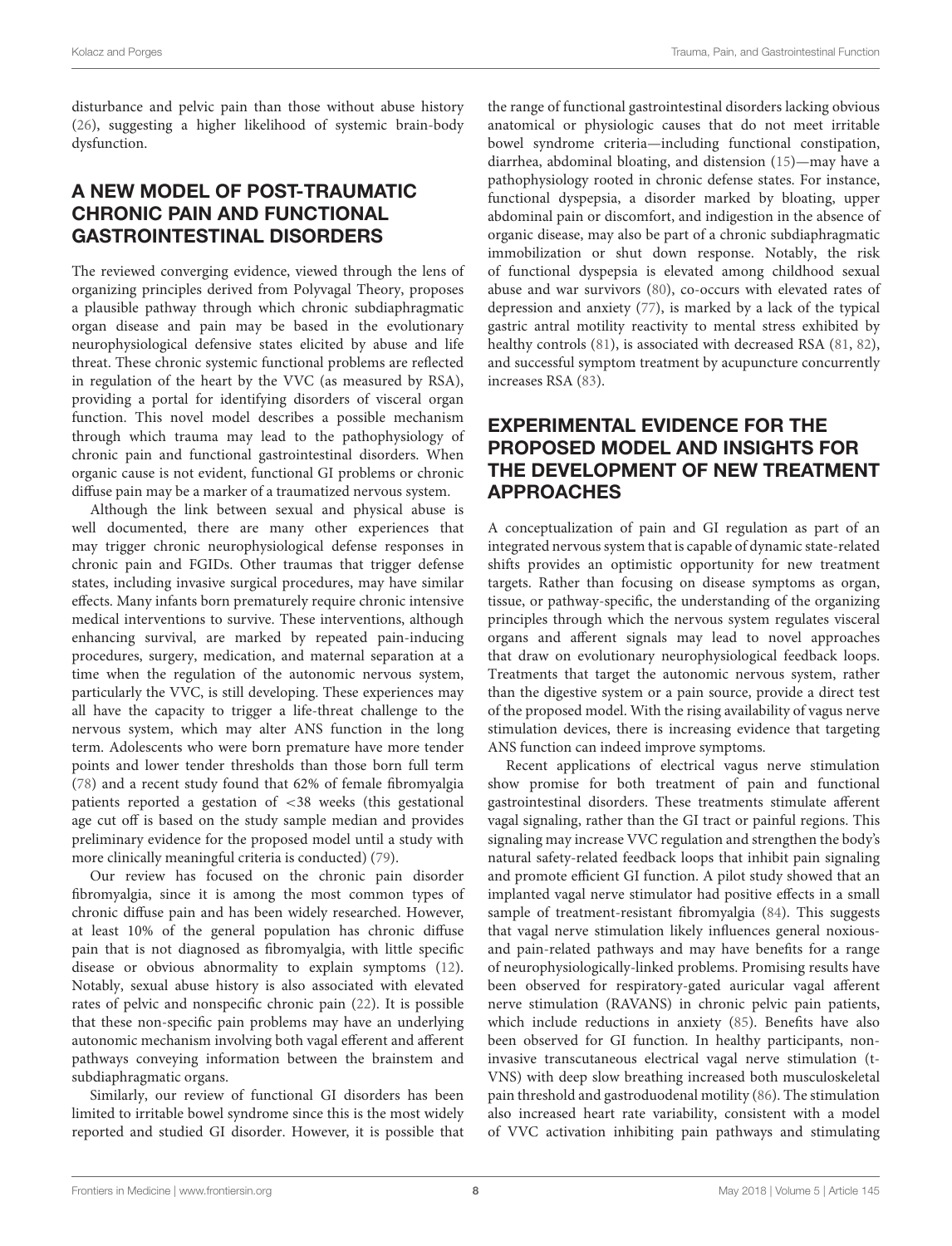efficient gastrointestinal functions. In addition, a randomized, sham-controlled double-blind study found that an ear-attached cranial nerve stimulator (which includes the vagus nerve as a target) improved GI pain symptoms in adolescents with pain-related FGIDs [\(87\)](#page-10-21). These studies provide preliminary experimental evidence for the proposed model of ANS afferent signaling as a part of the pathophysiology of FGIDs and FM.

Beyond vagus nerve stimulation, a polyvagal approach also predicts that evolutionary cues that trigger neurophysiological safety responses and remove threat cues may likewise have treatment potential. Empirical work based on these evolutionary neurophysiological cues is needed. However, there is mounting evidence that mammalian safety-cueing acoustic features are embedded in frequency bands and spectro-temporal modulation [\(31,](#page-9-9) [32\)](#page-9-10) and preliminary work demonstrates that these properties may be effective in promoting VVC activation for clinical applications [\(88\)](#page-10-22). Other sensory modalities may also offer promising non-invasive portals for influencing nervous system function.

#### **CONCLUSION**

The evolutionary neurophysiological framework of the polyvagal theory provides a plausible model for post-traumatic chronic pain and functional gastrointestinal disorders based on systemic brain-body responses to safety and threat. This framework provides an integrative perspective that unites multiple cooccurring phenomena across perceptual and neurophysiological

## **REFERENCES**

- <span id="page-8-0"></span>1. Fink P, Hansen MS, Oxhoj ML. The prevalence of somatoform disorders among internal medical inpatients. J Psychosom Res. (2004) **56**:413–18. doi: [10.1016/S0022-3999\(03\)00624-X](https://doi.org/10.1016/S0022-3999(03)00624-X)
- <span id="page-8-1"></span>2. Fink P, Sorensen L, Engberg M, Holm M, Munk-Jørgensen P. Somatization in primary care. prevalence, health care utilization, and general practitioner recognition. Psychosomatics (1999) **40**:330–38. doi: [10.1016/S0033-3182\(99\)71228-4](https://doi.org/10.1016/S0033-3182(99)71228-4)
- <span id="page-8-2"></span>3. Fink P. The use of hospitalizations by persistent somatizing patients. Psychol Med. (1992) **22**[:173–80. doi: 10.1017/S00332917000](https://doi.org/10.1017/S0033291700032827) 32827
- <span id="page-8-3"></span>4. Davis DA, Luecken LJ, Zautra AJ. Are reports of childhood abuse related to the experience of chronic pain in adulthood?: a metaanalytic review of the literature. Clin. J. pain (2005) **21**:398–405. doi: [10.1097/01.ajp.0000149795.08746.31](https://doi.org/10.1097/01.ajp.0000149795.08746.31)
- <span id="page-8-4"></span>5. Wegman HL, Stetler C. A meta-analytic review of the effects of childhood abuse on medical outcomes in adulthood. Psychosom Med. (2009) **71**:805–12. doi: [10.1097/PSY.0b013e3181bb2b46](https://doi.org/10.1097/PSY.0b013e3181bb2b46)
- <span id="page-8-5"></span>6. Leserman, J. (2016). Sexual Abuse: Why it is an Important Health Risk Factor. UNC Center for Function GI & Motility Disorders Educational GI Handouts. Available online at: [https://www.med.unc.edu/ibs/files/2017/10/](https://www.med.unc.edu/ibs/files/2017/10/Sexual-Abuse.pdf) [Sexual-Abuse.pdf](https://www.med.unc.edu/ibs/files/2017/10/Sexual-Abuse.pdf) (Accessed May 6, 2018).
- <span id="page-8-6"></span>7. Leserman J, Drossman DA, Li Z, Toomey TC, Nachman G, Glogau L. (1996). Sexual and physical abuse history in gastroenterology practice: how types of abuse impact health status. Psychosom. Med. **58**:4–15. doi: [10.1097/00006842-199601000-00002](https://doi.org/10.1097/00006842-199601000-00002)
- <span id="page-8-7"></span>8. Porges SW. Orienting in a defensive world: mammalian modifications of our evolutionary heritage. A polyvagal theory. Psychophysiology (1995) **32**:301–18. doi: [10.1111/j.1469-8986.1995.tb01213.x](https://doi.org/10.1111/j.1469-8986.1995.tb01213.x)

reports, though much individual variability still remains. While FM and IBS share a neurophysiological substrate with threatresponse systems, symptom heterogeneity is the rule rather than the exception, which likely reflects interactions with higher level brain structures, neuroendocrine, and immune processes [e.g., [\(89\)](#page-10-23)]. However, this review highlights the potential for the autonomic nervous system to be the basis for the organization and synthesis of observations made made by physicians, mental health practitioners, and neuroscientists to piece together the mechanisms that link traumatic experiences, threat-related nervous system function, and multiple somatic disorders. Conversations about trauma history between patients and medical practitioners may be critical for interpreting symptoms and developing treatment plans, but these conversations are rare [\(26\)](#page-9-6). By building a better understanding of the systemic chronic nervous system alterations that can be induced by trauma, the medical community can move toward explaining co-morbidities and developing targeted treatments.

# AUTHOR CONTRIBUTIONS

JK and SWP both contributed to the conceptualization and writing of this work.

#### ACKNOWLEDGMENTS

We wish to thank Jerry Jesseph for his expertise and enthusiasm in early conversations about this topic.

- 9. Porges SW. The polyvagal theory: phylogenetic substrates of a social nervous system. Int J Psychophysiol. (2001) **42**:123–46. doi: [10.1016/S0167-8760\(01\)00162-3](https://doi.org/10.1016/S0167-8760(01)00162-3)
- 10. Porges SW. The polyvagal perspective. Biol Psychol. (2007) **74**:116–43. doi: [10.1016/j.biopsycho.2006.06.009](https://doi.org/10.1016/j.biopsycho.2006.06.009)
- <span id="page-8-8"></span>11. Porges SW. The Polyvagal Theory: Neurophysiological Foundations of Emotions, Attachment, Communication, and Self-Regulation. New York, NY: WW Norton & Co. (2011).
- <span id="page-8-9"></span>12. Goldenberg DL. Clinical manifestation and diagnosis of fibromyalgia in adults. In: Schur PH, editor. UpToDate. Waltham, MA: UpToDate. (2016). (Accessed September 20, 2016).
- <span id="page-8-10"></span>13. Clauw DJ. Fibromyalgia: a clinical review. JAMA (2014) **311**:1547–55. doi: [10.1001/jama.2014.3266](https://doi.org/10.1001/jama.2014.3266)
- <span id="page-8-11"></span>14. Schmulson MJ, Drossman DA. What is new in Rome IV. J Neurogastroenterol Motil. (2017) **23**:151–163. doi: [10.5056/jnm16214](https://doi.org/10.5056/jnm16214)
- <span id="page-8-12"></span>15. Lacy BE, Mearin F, Chang L, Chey WD, Lembo AJ, Simren M, et al. Bowel disorders. Gastroenterology (2016) **150**:1393–407. doi: [10.1053/j.gastro.2016.02.031](https://doi.org/10.1053/j.gastro.2016.02.031)
- <span id="page-8-13"></span>16. Drossman DA, Camilleri M, Mayer EA, Whitehead WE. AGA technical review on irritable bowel syndrome. Gastroenterology (2002) **123**:2108–31. doi: [10.1053/gast.2002.37095](https://doi.org/10.1053/gast.2002.37095)
- <span id="page-8-14"></span>17. Whitehead WE, Palsson O, Jones KR. Systematic review of the comorbidity of irritable bowel syndrome with other disorders: what are the causes and implications? Gastroenterology (2002) **122**:1140–56. doi: [10.1053/gast.2002.32392](https://doi.org/10.1053/gast.2002.32392)
- <span id="page-8-15"></span>18. Lovell RM, Ford AC. Global prevalence of and risk factors for irritable bowel syndrome: a meta-analysis. Clin Gastroenterol Hepatol. (2012) **10**:712–21. doi: [10.1016/j.cgh.2012.02.029](https://doi.org/10.1016/j.cgh.2012.02.029)
- <span id="page-8-16"></span>19. Stoltenborgh M, Bakermans-Kranenburg MJ, Alink LR, IJzendoorn MH. The prevalence of child maltreatment across the globe: review of a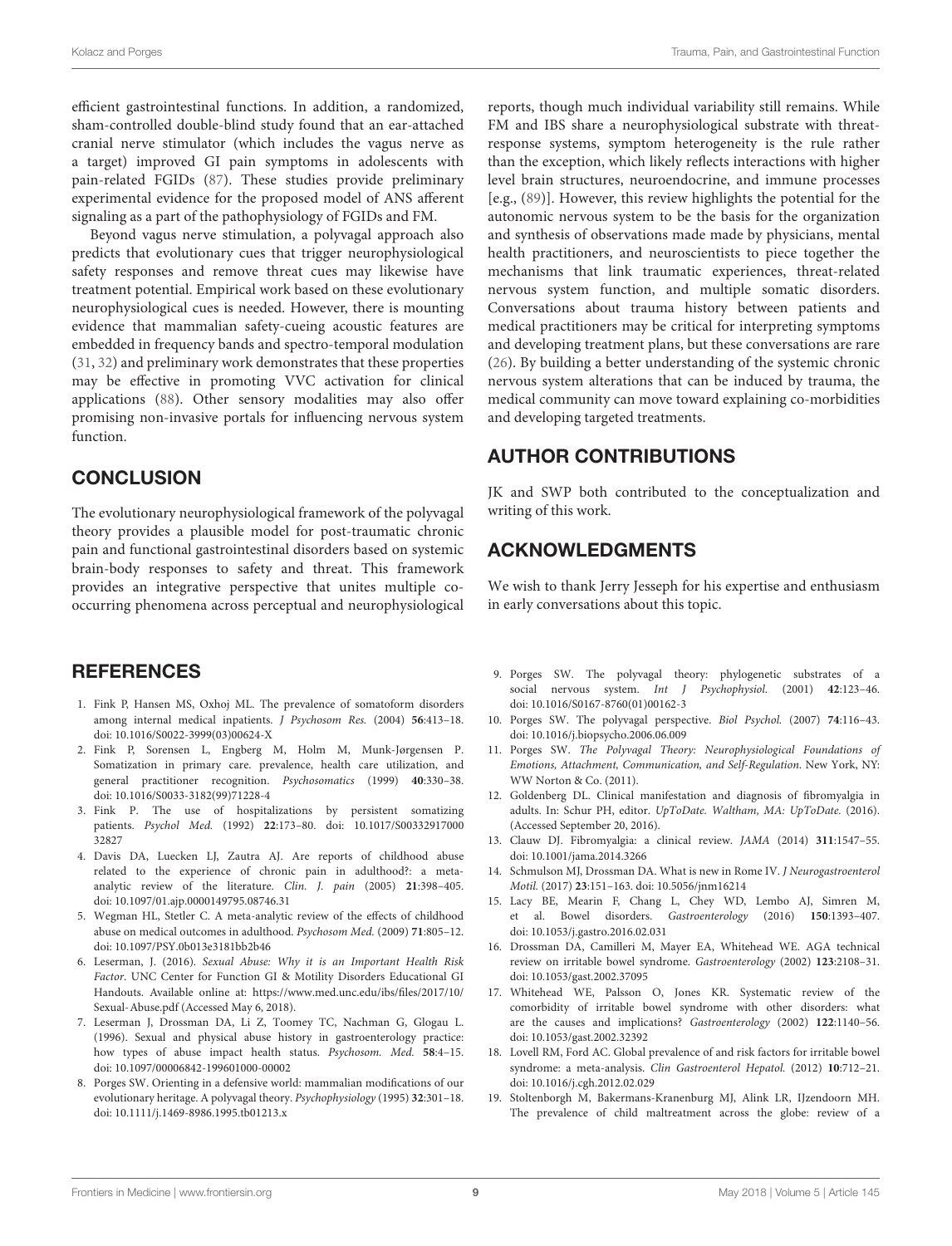[series of meta-analyses.](https://doi.org/10.1002/car.2353) Child Abuse Rev. (2015) **24**:37–50. doi: 10.1002/ car.2353

- <span id="page-9-0"></span>20. Breiding MJ, Smith SG, Basile KC, Walters ML, Chen J, Merrick MT. Prevalence and Characteristics of Sexual Violence, Stalking, and Intimate Partner Violence Victimization—National Intimate Partner and Sexual Violence Survey, United States, (2011). Morbidity and mortality weekly report. Surveillance summaries. (2014).
- <span id="page-9-1"></span>21. Häuser W, Kosseva M, Üceyler N, Klose P, Sommer C. Emotional, physical, and sexual abuse in fibromyalgia syndrome: a systematic review with meta-analysis. Arthritis Care Res. (2011) **63**[:808–20. doi: 10.1002/acr.](https://doi.org/10.1002/acr.20328) 20328
- <span id="page-9-2"></span>22. Paras ML, Murad MH, Chen LP, Goranson EN, Sattler AL, Colbenson KM, et al. Sexual abuse and lifetime diagnosis of somatic disordersa systematic review and meta-analysis. JAMA (2009) **302**[:550–61. doi: 10.1001/jama.200](https://doi.org/10.1001/jama.2009.1091) 9.1091
- <span id="page-9-3"></span>23. Walker E, Keegan D, Gardner G, Sullivan M, Bernstein D, Katon WJ. Psychosocial factors in fibromyalgia compared with rheumatoid arthritis: II. Sexual, physical, and emotional abuse and neglect. Psychosom Med. (1997) **59**:572–7. doi: [10.1097/00006842-199711000-00003](https://doi.org/10.1097/00006842-199711000-00003)
- <span id="page-9-4"></span>24. Irish L, Kobayashi I, Delahanty DL. Long-term physical health consequences of childhood sexual abuse: a meta-analytic review. J Pediatr Psychol. (2009) **35**:450–61. doi: [10.1093/jpepsy/jsp118](https://doi.org/10.1093/jpepsy/jsp118)
- <span id="page-9-5"></span>25. Leserman J. Sexual abuse history: prevalence, health effects, mediators, and psychological treatment. Psychosom Med. (2005) **67**:906–15. doi: [10.1097/01.psy.0000188405.54425.20](https://doi.org/10.1097/01.psy.0000188405.54425.20)
- <span id="page-9-6"></span>26. Drossman DA. Abuse, trauma, and GI illness: is there a link? Am J Gastroenterol. (2011) **106**:14–25. doi: [10.1038/ajg.2010.453](https://doi.org/10.1038/ajg.2010.453)
- <span id="page-9-7"></span>27. Bernard C. Introduction à l'étude de la Médecine Expérimentale. [Introduction to the Study of Experimental Medicine]. New York, NY: J.B. Ballierre (1865).
- 28. Cannon C. Organization for physiological homeostasis. Physiol Rev. (1929) **9**:399–431. doi: [10.1152/physrev.1929.9.3.399](https://doi.org/10.1152/physrev.1929.9.3.399)
- 29. Hess W. The central Control of the Activity of Internal Organs [Internet]. Nobelprize.org, 1949/2014 [cited July 28, 2017]. Available online at: [http://](http://www.nobelprize.org/nobel_prizes/medicine/laureates/1949/hess-lecture.html) [www.nobelprize.org/nobel\\_prizes/medicine/laureates/1949/hess-lecture.](http://www.nobelprize.org/nobel_prizes/medicine/laureates/1949/hess-lecture.html) [html](http://www.nobelprize.org/nobel_prizes/medicine/laureates/1949/hess-lecture.html)
- <span id="page-9-8"></span>30. Craig AD. How do you feel? Interoception: the sense of the physiological condition of the body. Nature reviews. Neuroscience (2002) **3**:655–666. doi: [10.1038/nrn894](https://doi.org/10.1038/nrn894)
- <span id="page-9-9"></span>31. Porges SW, Lewis GF. The polyvagal hypothesis: common mechanisms mediating autonomic regulation, vocalizations and listening. In: Brudzynski SM, editor. Handbook of Mammalian Vocalization: An Integrative Neuroscience Approach. New York, NY: Academic Press (2010). p. 255–64
- <span id="page-9-10"></span>32. Kolacz J, Lewis GF, Porges SW. The integration of vocal communication and biobehavioral state regulation in mammals: a polyvagal hypothesis. In Brudzynski SM, editor. Handbook of Ultrasonic Vocalization. New York, NY: Academic Press (2018).
- <span id="page-9-11"></span>33. Porges SW. The polyvagal theory: phylogenetic contributions to social behavior. Physiol Behav. (2003) **79**:503–13. doi: [10.1016/S0031-9384\(03\)00156-2](https://doi.org/10.1016/S0031-9384(03)00156-2)
- <span id="page-9-12"></span>34. Porges SW. Neuroception: a subconscious system for detecting threats and safety. Zero to Three (2004) **24**:19–24.
- <span id="page-9-13"></span>35. Jackson JH. The Croonian lectures on evolution and dissolution of the nervous system. BMJ (1884) **1**:703–7. doi: [10.1136/bmj.1.1215.703](https://doi.org/10.1136/bmj.1.1215.703)
- <span id="page-9-14"></span>36. Jänig W, Levine JD. Autonomic, endocrine, and immune interactions in acute and chronic pain. In: McMahon SB, Koltzenburg M, Tracey I, Turk DC, editors. Wall and Melzack's Textbook of Pain. 6th Edn. Amsterdam: Elsevier Churchill Livingstone (2013). p. 198–210.
- <span id="page-9-15"></span>37. Sandkühler J. Models and mechanisms of hyperalgesia and allodynia. Physiol Rev. (2009) **89**:707–58. doi: [10.1152/physrev.00025.2008](https://doi.org/10.1152/physrev.00025.2008)
- <span id="page-9-16"></span>38. Todd AJ, Sullivan AC. Light microscope study of the coexistence of GABAlike and glycine-like immunoreactivities in the spinal cord of the rat. J Comp Neurol. (1990) **296**:496–505. doi: [10.1002/cne.902960312](https://doi.org/10.1002/cne.902960312)
- <span id="page-9-17"></span>39. Gebhart GF. Descending modulation of pain. Neurosci Biobehav Rev. (2004) **27**:729–37. doi: [10.1016/j.neubiorev.2003.11.008](https://doi.org/10.1016/j.neubiorev.2003.11.008)
- <span id="page-9-18"></span>40. Craig AD. A new view of pain as a homeostatic emotion. Trends Neurosci. (2003) **26**:303–7. doi: [10.1016/S0166-2236\(03\)00123-1](https://doi.org/10.1016/S0166-2236(03)00123-1)
- <span id="page-9-19"></span>41. Kuner R. Central mechanisms of pathological pain. Nat Med. (2010) **16**:1258– 66. doi: [10.1038/nm.2231](https://doi.org/10.1038/nm.2231)
- <span id="page-9-20"></span>42. Mason P. Contributions of the medullary raphe and ventromedial reticular region to pain modulation and other homeostatic functions. Ann Rev Neurosci. (2001) **24**:737–77. doi: [10.1146/annurev.neuro.24.1.737](https://doi.org/10.1146/annurev.neuro.24.1.737)
- <span id="page-9-21"></span>43. Randich A, Gebhart GF. Vagal afferent modulation of nociception. Brain Res Rev. (1992) **17**:77–99. doi: [10.1016/0165-0173\(92\)90009-B](https://doi.org/10.1016/0165-0173(92)90009-B)
- <span id="page-9-22"></span>44. Jänig W. Vagal afferents and visceral pain. In: Undem B, Weinreich D, editors. Advances in Vagal Afferent Neurobiology. Boca Raton, FL: CRC Press (2005). p. 461–489.
- <span id="page-9-23"></span>45. Khasar SG, Miao FJ, Jänig W, Levine JD. Vagotomy-induced enhancement of mechanical hyperalgesia in the rat is sympathoadrenal-mediated. J Neurosci. (1998) **18**:3043–9. doi: [10.1523/JNEUROSCI.18-08-03043.1998](https://doi.org/10.1523/JNEUROSCI.18-08-03043.1998)
- <span id="page-9-26"></span>46. Jänig W. Integrative Action of the Autonomic Nervous System: Neurobiology of Homeostasis. New York, NY: Cambridge University Press (2008).
- <span id="page-9-24"></span>47. Mayer EA. Gut feelings: the emerging biology of gut–brain communication. Nat Rev Neurosci. (2011) **12**:453–66. doi: [10.1038/nrn3071](https://doi.org/10.1038/nrn3071)
- <span id="page-9-25"></span>48. Martinez V, Taché Y. CRF1 receptors as a therapeutic target for irritable bowel syndrome. Curr Pharmaceut Design (2006) **12**:4071–88. doi: [10.2174/138161206778743637](https://doi.org/10.2174/138161206778743637)
- <span id="page-9-27"></span>49. Welgan P, Meshkinpour H, Ma L. Role of anger in antral motor activity in irritable bowel syndrome. Digest Dis Sci. (2000) **45**:248–51. doi: [10.1023/A:1005487821063](https://doi.org/10.1023/A:1005487821063)
- <span id="page-9-28"></span>50. Zhang XY, Ai HB, Cui XY. Effects of nuclei ambiguus and dorsal motor nuclei of vagus on gastric H+ and HCO3-secretion in rats. World J Gastroenterol. (2006) **12**:3271. doi: [10.3748/wjg.v12.i20.3271](https://doi.org/10.3748/wjg.v12.i20.3271)
- <span id="page-9-29"></span>51. Herman MA, Cruz MT, Sahibzada N, Verbalis J, Gillis RA. GABA signaling in the nucleus tractus solitarius sets the level of activity in dorsal motor nucleus of the vagus cholinergic neurons in the vagovagal circuit. Am J Physiol Gastrointest Liver Physiol. (2009) **296**:G101–1 doi: [10.1152/ajpgi.90504.2008](https://doi.org/10.1152/ajpgi.90504.2008)
- <span id="page-9-30"></span>52. Wang YH, Ai HB, Zhang YY, Cui XY. Effects and mediated pathway of electrical stimulation of nucleus ambiguus on gastric motility and mucus secretion in rats. Scand J Clin Lab Invest. (2007) **67**:489–97. doi: [10.1080/00365510601161505](https://doi.org/10.1080/00365510601161505)
- <span id="page-9-31"></span>53. Wundt W. Principles of Physiological Psychology, Vol. 2. W. Leipzig: Engelmann (1902).
- <span id="page-9-32"></span>54. Hering H. A functional test of the heart vagi in man. Munch Med Wochenschr. (1910) **57**:1931–3.
- <span id="page-9-33"></span>55. Berntson GG, Bigger JT, Eckberg DL, Grossman P, Kaufmann PG, Malik M, et al. Heart rate variability: origins, methods, and interpretive caveats. Psychophysiology (1997) **34**:623–48. doi: [10.1111/j.1469-8986.1997.tb02140.x](https://doi.org/10.1111/j.1469-8986.1997.tb02140.x)
- <span id="page-9-34"></span>56. Porges SW, Kolacz JK. Neurocardiology through the lens of the Polyvagal Theory. In Gelpi RJ, Buchholz B, editors. Neurocardiology: Pathophysiological Aspects and Clinical Implications. Barcelona: Elsevier España S.L (in press).
- <span id="page-9-35"></span>57. Dergacheva O, Griffioen KJ, Neff RA, Mendelowitz D. Respiratory modulation of premotor cardiac vagal neurons in the brainstem. Respir Physiol Neurobiol. (2010) **174**:102–10. doi: [10.1016/j.resp.2010.05.005](https://doi.org/10.1016/j.resp.2010.05.005)
- <span id="page-9-36"></span>58. Farmer DG, Dutschmann M, Paton JF, Pickering AE, McAllen RM. Brainstem sources of cardiac vagal tone and respiratory sinus arrhythmia. J Physiol. (2016) **594**:7249–65. doi: [10.1113/JP273164](https://doi.org/10.1113/JP273164)
- <span id="page-9-37"></span>59. Tracy LM, Ioannou L, Baker KS, Gibson SJ, Georgiou-Karistianis N, Giummarra MJ. Meta-analytic evidence for decreased heart rate variability in chronic pain implicating parasympathetic nervous system dysregulation. Pain (2016) **157**:7–29. doi: [10.1097/j.pain.0000000000000360](https://doi.org/10.1097/j.pain.0000000000000360)
- 60. Meeus M, Goubert D, De Backer F, Struyf F, Hermans L, Coppieters I, et al. Heart rate variability in patients with fibromyalgia and patients with chronic fatigue syndrome: a systematic review. Semin Arthritis Rheum. (2013) **43**:279–87. doi: [10.1016/j.semarthrit.2013.03.004](https://doi.org/10.1016/j.semarthrit.2013.03.004)
- <span id="page-9-38"></span>61. Staud R. Heart rate variability as a biomarker of fibromyalgia syndrome. Future Rheumatol. (2008) **3**:475–83. doi: [10.2217/17460816.3.5.475](https://doi.org/10.2217/17460816.3.5.475)
- <span id="page-9-39"></span>62. Figueroa A, Kingsley JD, McMillan V, Panton LB. Resistance exercise training improves heart rate variability in women with fibromyalgia. Clin Physiol Funct Imaging (2008) **28**:49–54. doi: [10.1111/j.1475-097X.2007.00776.x](https://doi.org/10.1111/j.1475-097X.2007.00776.x)
- <span id="page-9-40"></span>63. Hassett AL, Radvanski DC, Vaschillo EG, Vaschillo B, Sigal LH, Karavidas MK, et al. A pilot study of the efficacy of heart rate variability (HRV) biofeedback in patients with fibromyalgia. Appl Psychophysiol Biofeedback (2007) **32**:1–10. doi: [10.1007/s10484-006-9028-0](https://doi.org/10.1007/s10484-006-9028-0)
- <span id="page-9-41"></span>64. Liu Q, Wang EM, Yan XJ, Chen SL. Autonomic functioning in irritable bowel syndrome measured by heart rate variability: a meta-analysis. J Digest Dis. (2013) **14**:638–46. doi: [10.1111/1751-2980.12092](https://doi.org/10.1111/1751-2980.12092)